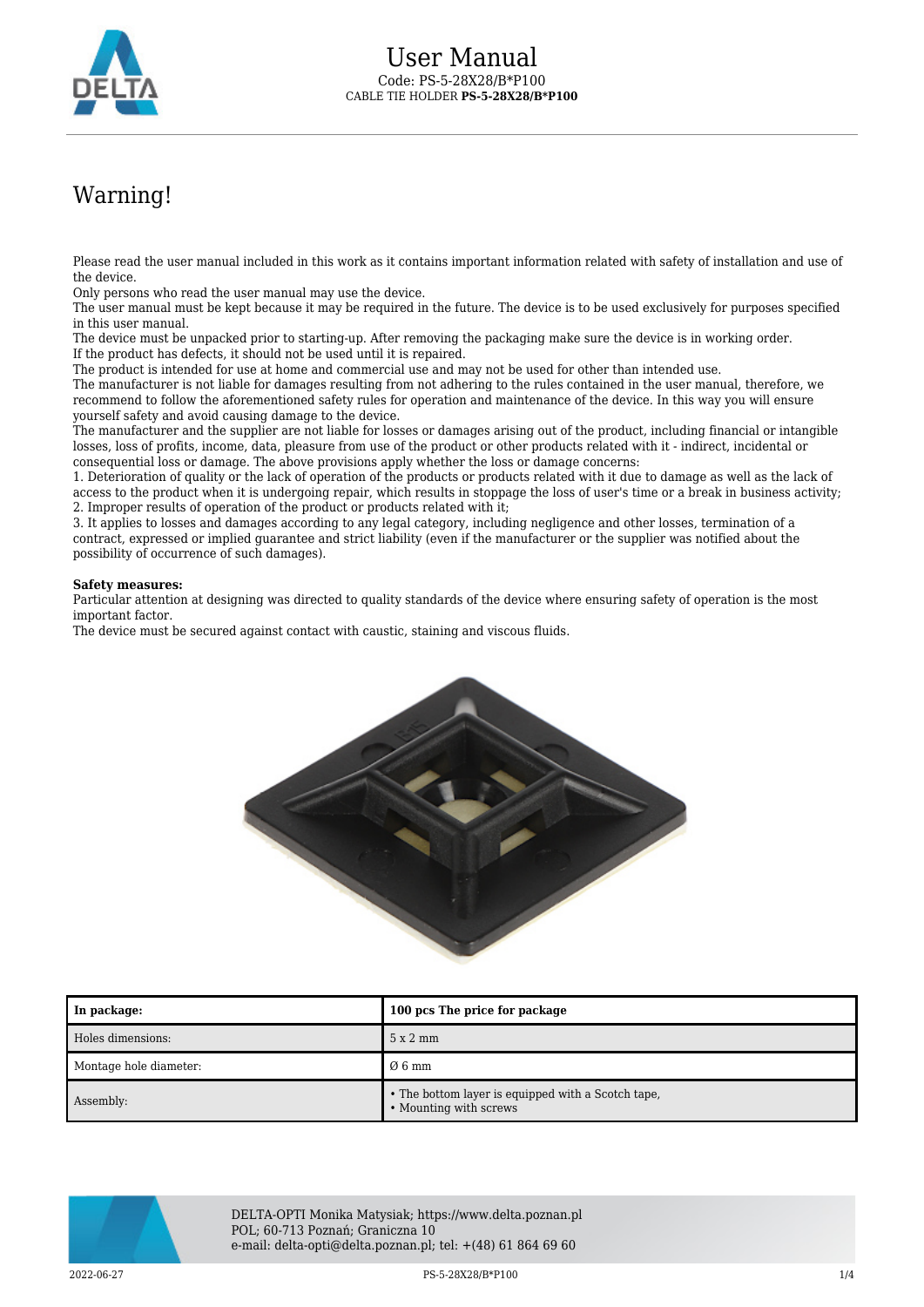

## User Manual Code: PS-5-28X28/B\*P100 CABLE TIE HOLDER **PS-5-28X28/B\*P100**

| Color:      | Black          |
|-------------|----------------|
| Dimensions: | 28 x 28 x 7 mm |
| Guarantee:  | 2 years        |

Top view:



Example of application:

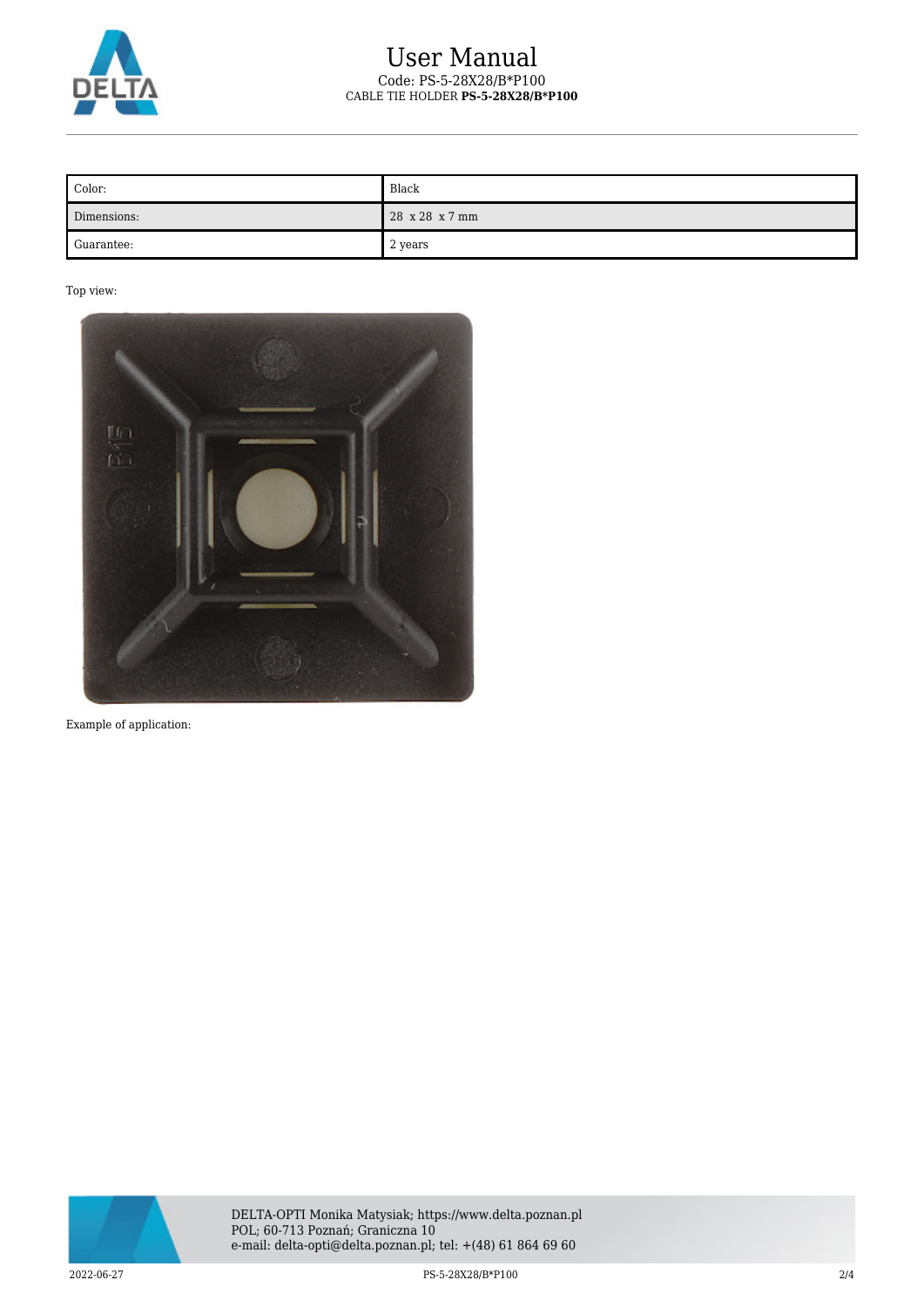





Package:



DELTA-OPTI Monika Matysiak; https://www.delta.poznan.pl POL; 60-713 Poznań; Graniczna 10 e-mail: delta-opti@delta.poznan.pl; tel: +(48) 61 864 69 60

2022-06-27 PS-5-28X28/B\*P100 3/4